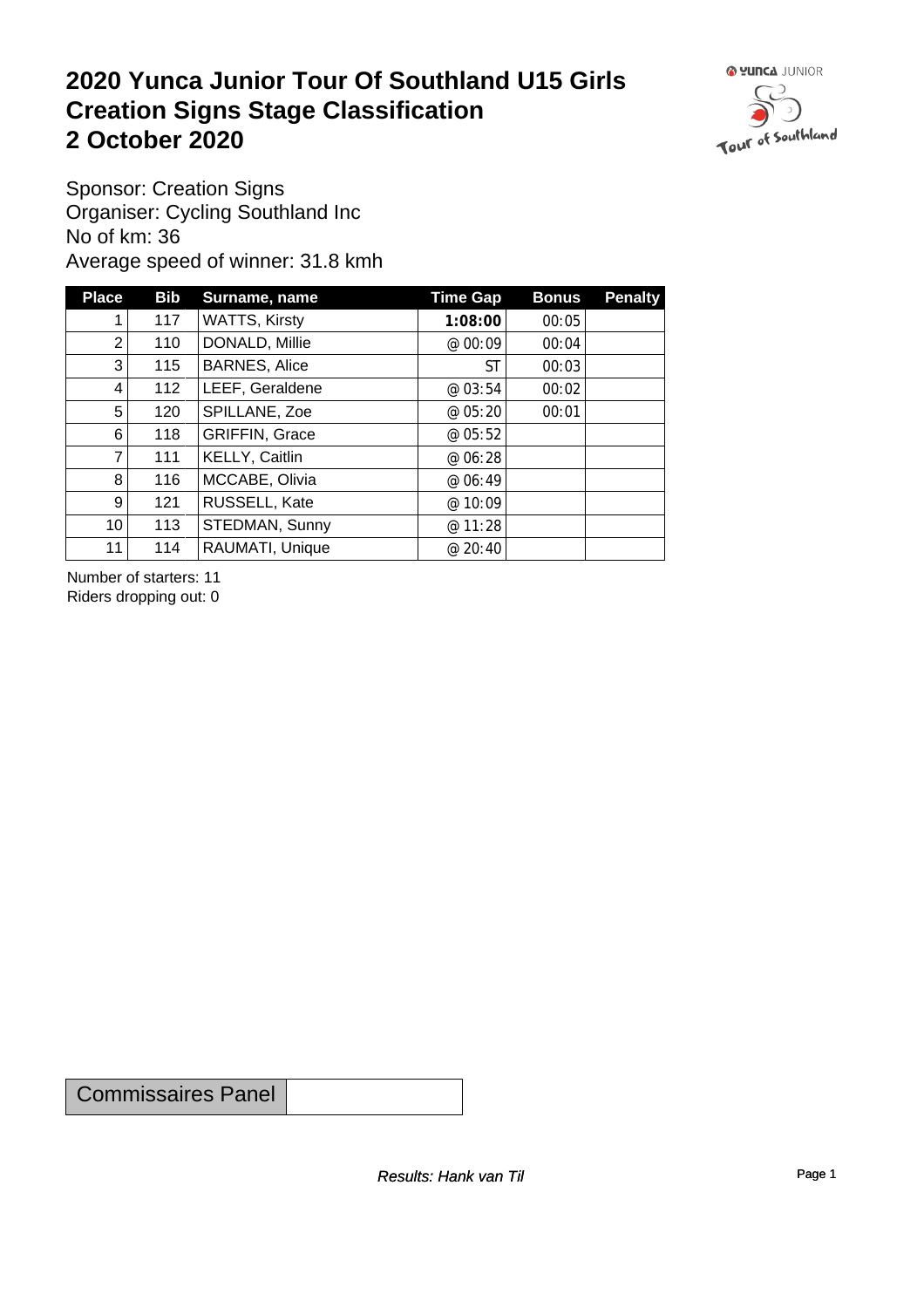### **2020 Yunca Junior Tour Of Southland U15 Girls General Classification (Stage 1)**<br>
2 October 2020 **2 October 2020**



Organiser: Cycling Southland Inc

| <b>Place</b>   | <b>Bib</b> | Surname, name         | <b>Time Gap</b> |
|----------------|------------|-----------------------|-----------------|
|                | 117        | <b>WATTS, Kirsty</b>  | 1:07:55         |
| $\overline{2}$ | 110        | DONALD, Millie        | @ 00:10         |
| 3              | 115        | <b>BARNES, Alice</b>  | @ 00:11         |
| 4              | 112        | LEEF, Geraldene       | @03:57          |
| 5              | 120        | SPILLANE, Zoe         | @ 05:24         |
| 6              | 118        | <b>GRIFFIN, Grace</b> | @ 05:57         |
| 7              | 111        | KELLY, Caitlin        | @ 06:33         |
| 8              | 116        | MCCABE, Olivia        | @ 06:54         |
| 9              | 121        | RUSSELL, Kate         | @10:14          |
| 10             | 113        | STEDMAN, Sunny        | @ 11:33         |
| 11             | 114        | RAUMATI, Unique       | @ 20:45         |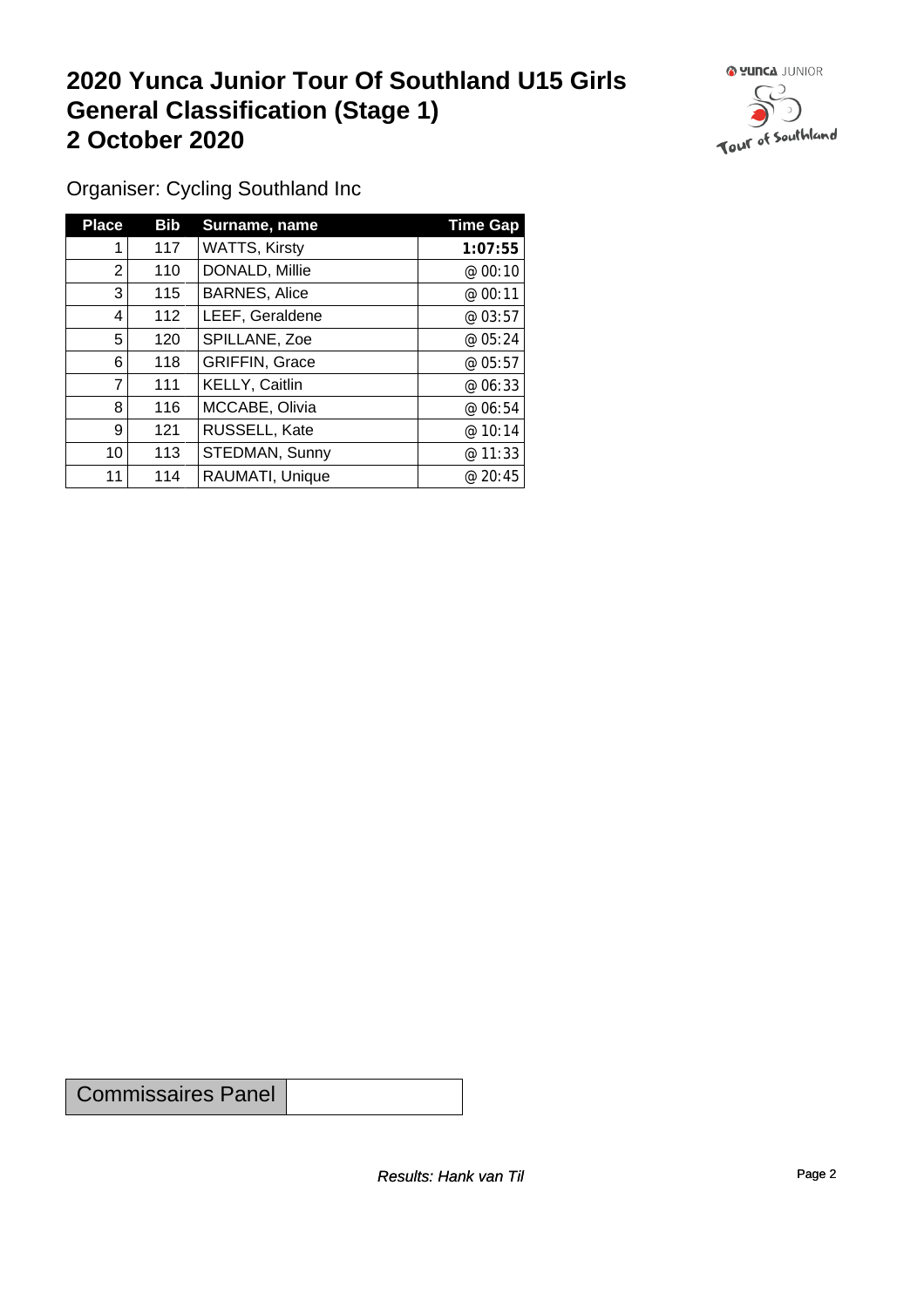### **2020 Yunca Junior Tour Of Southland U15 Girls Sprint Classification (Stage 1) 2 October 2020**



Organiser: Cycling Southland Inc

| Place 7 |                  | Bib Surname, name | <b>Points</b> |
|---------|------------------|-------------------|---------------|
|         | 110              | DONALD, Millie    |               |
|         | 117 <sub>1</sub> | WATTS, Kirsty     |               |
|         | 120 <sub>1</sub> | SPILLANE, Zoe     |               |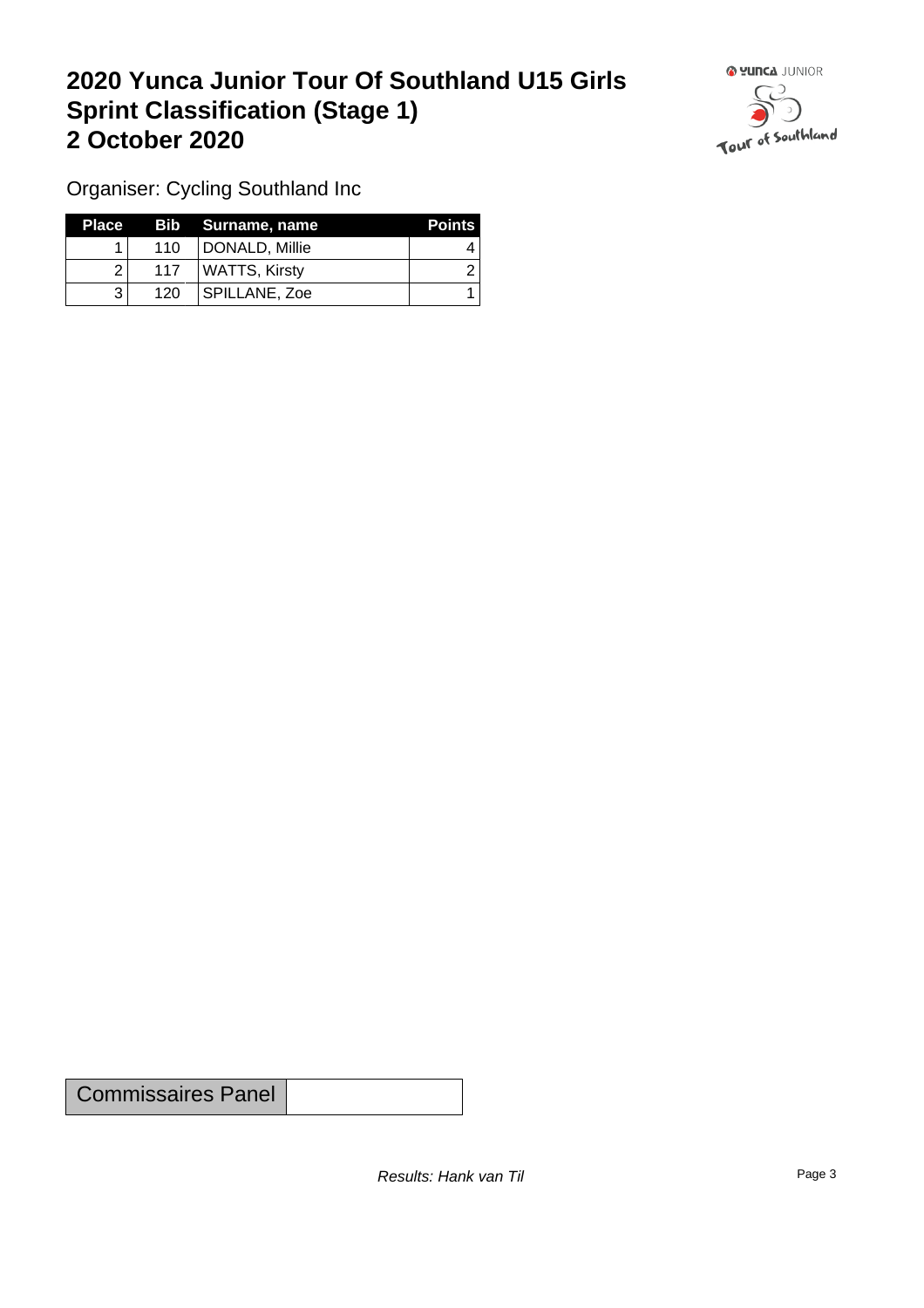## **2020 Yunca Junior Tour Of Southland U15 Girls KOM Classification (Stage 1) 2 October 2020**



Organiser: Cycling Southland Inc

|     |                  | Place Bib Surname, name | <b>Points</b> |
|-----|------------------|-------------------------|---------------|
|     | 117 <sup>1</sup> | WATTS, Kirsty           |               |
| 21  | 110              | DONALD, Millie          |               |
| ? । | 115              | BARNES, Alice           |               |